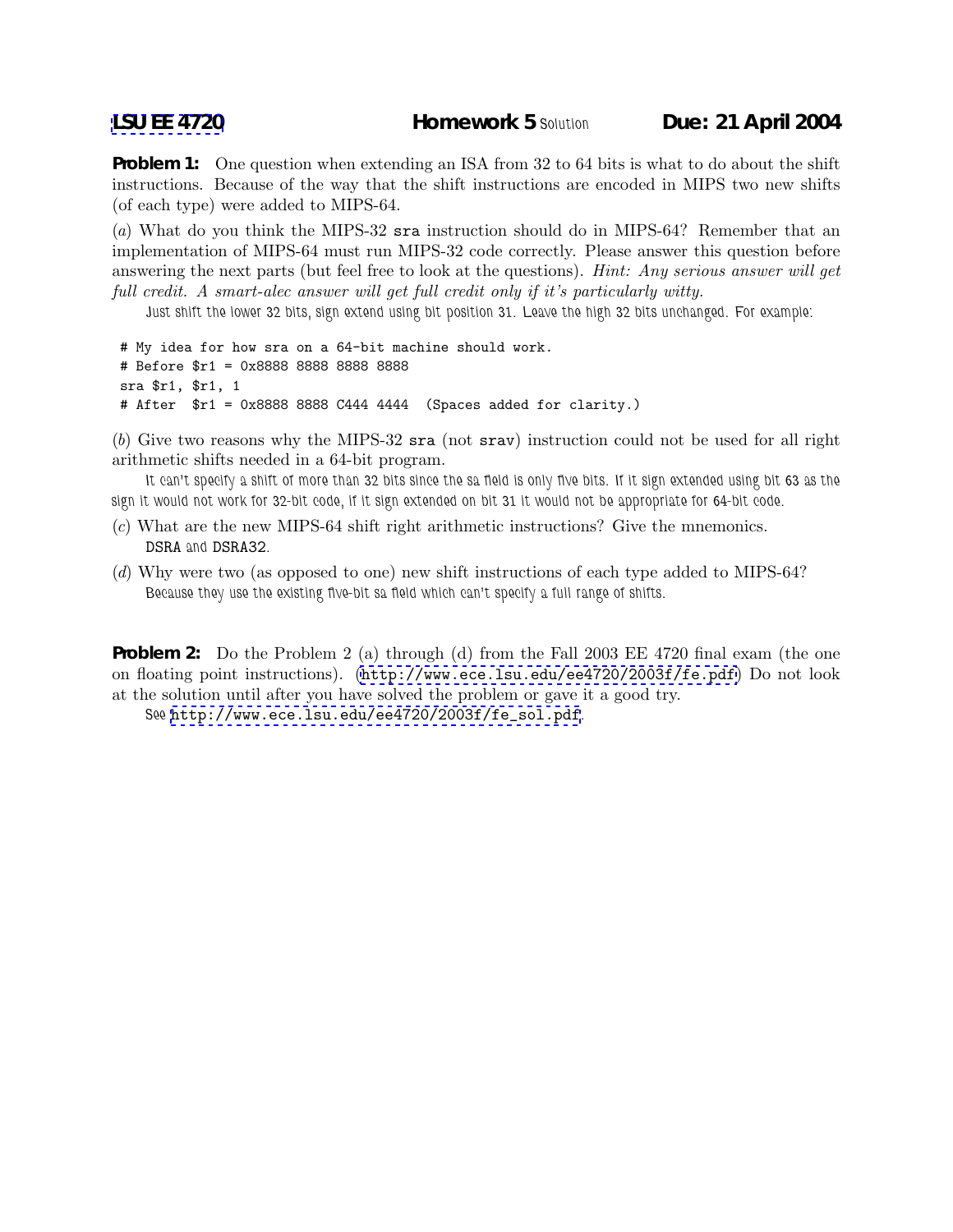**Problem 3:** In the diagram below the we pipeline latches carry write enable signals for use in floating point writeback. If the functional units were arranged differently the we pipeline latches could be used as a reservation register (for detecting WF structural hazards).



(*a*) Redraw the diagram with that arrangement. *Hint: Try to use the* we *signal in the diagram above for a reservation register. Figure out why that won't work and come up with a solution. See the next page.*

(b) Suppose the ID stage has boxes uses FP ADD and uses FP MUL to detect which (if any) floating point functional unit an instruction would use. Design the control logic to generate a stall signal if there would be a write float structural hazard.

*See the next page.*

(*c*) Add the connections necessary for a lwc1 instruction. Include the connections needed to detect

a WF structural hazard (as was done for ADD and MUL in the previous part). *See the next page.*